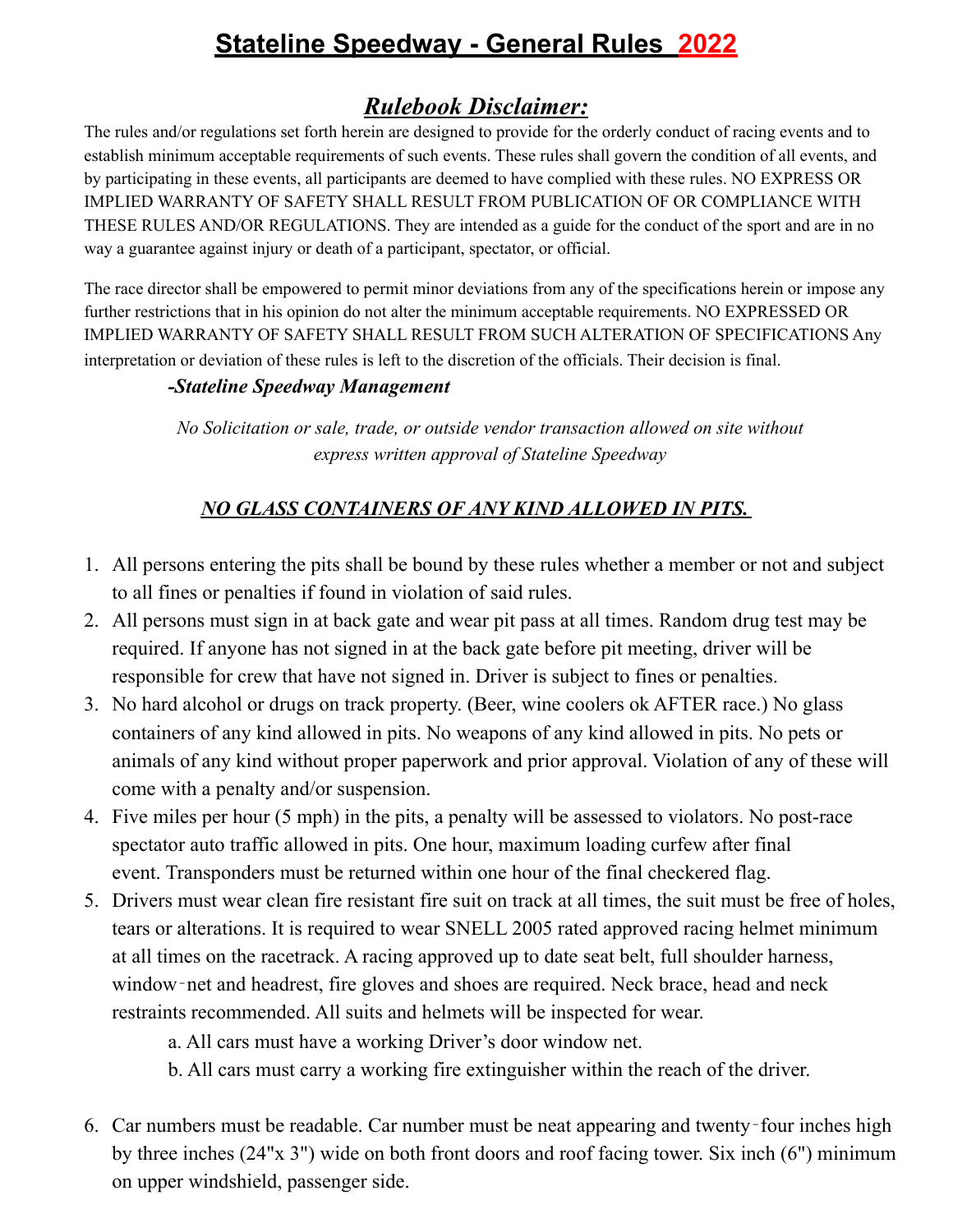**7.** No repairs on track, no tools or you will be given a penalty. Any car dragging or sparking or other body problems may be sent to the pits for inspection. Indication will be given by flagman displaying mechanical black flag.

## a. No tire greasing whatsoever at any time.

- **8.** Racecars entering the pits for any reason; **you will be sent to the back of the pack.** (Except in emergency, with flagman discretion.) If you go to the pits, you will be sent to the back of the pack.
- **9.** If you or your car causes a Red flag, you go to the back of the pack.
- **10.**If you are involved in an incident that causes a Yellow flag, you may be moved to the back of the pack or the back of the car that is on the lead lap if you are also on the lead lap.
- **11. Three (3) unassisted spins in a race is subject to being parked from that race.**
- 12.Cars will receive two (2) qualifying laps, the fastest lap will be taken. No extra laps in case of a spinout. Cars that have failed to qualify or late arrivals will start at the back for all races during the event.
- 13. Anyone thought to be "SAND BAGGING" may or may not be lap-checked in the first race that car runs that day. If the time logged on the lap-check is three-tenths (3/10) faster than the logged time, the lap-checked time will be used to place that car in the rear of the next race of his class for that day.
- 14. If you time in <sup>3</sup>/<sub>4</sub> of a second slower than the pole sitter, you could be forced to start in the rear.
- 15. If you are rookie or considered a "hazard," you may be forced to rear start.
- **16. Decision of the flagman during race is final. Arguing or disrespect of the flagman may cause you to receive a penalty and/or suspension. Clarification of decision is allowed within 1 hour after the final checkered flag is thrown.**
- **17.Poor sportsmanship, rough driving, causing a problem, showing bad temper, ignoring black flag, fighting, using bad language, distracting flagman during races. Any of these; you may be levied a twenty**‐**five dollar to two**‐**thousand dollar (\$25.00 to \$2000.00) fine, shut down for two (2) or more races or barred from the speedway or series for life by the promoter. Driver is responsible for all conduct of people associated with his/her car. In the event that someone leaves their pit stall with intentions of entering another driver's pit stall, driver may be subject to fines, penalties, or asked to leave the premises. Any suspension includes car and car number. If you touch an official you may be arrested or suspended or both.**
- **18.**The race will be considered completed when the checkered flag has been displayed. Promoter determines the size of main events and length of race may be changed at any given time.
- **19.**Young under age persons must complete unlicensed parental documents, and the promoter will make the final decision as to participation.
- **20.**The car owner and/or driver will be responsible for the conduct of all persons associated with that car, including cleaning, housekeeping, fighting, arguing, etc. may result in a penalty, disqualification, and/or fine for the driver. Only the car owner or driver shall bring matters to the officials.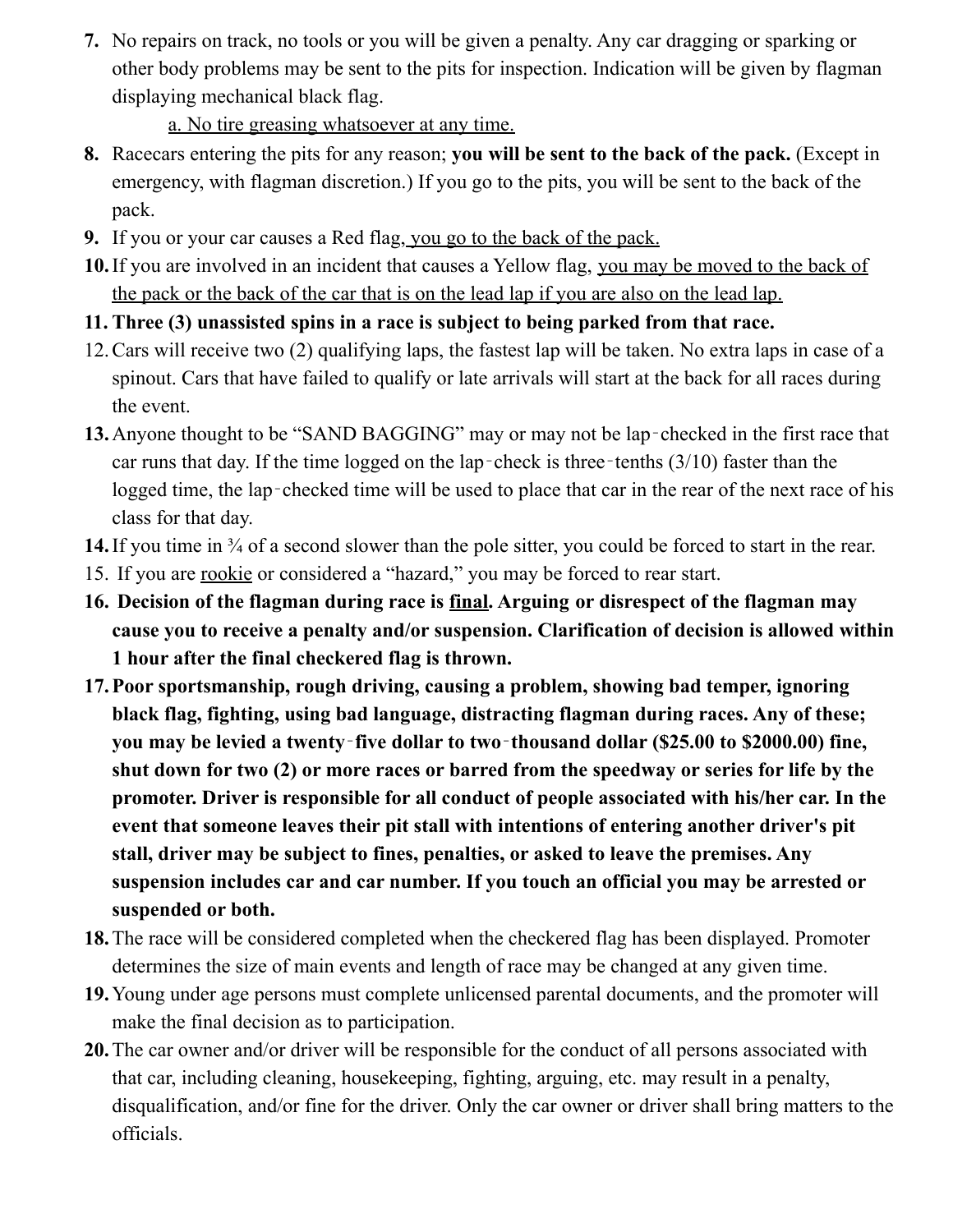- **21.** Any driver involved in an accident of any consequence must be released by an EMT or if removed to the hospital, must, upon returning to the race track at any events and thereafter, show a written release from the examining doctor before being allowed to drive in another race. Drivers may be required to show adequate safety maneuverability in and out of car from time to time, also a release may be required by a medical doctor prior to racing activities.
- **22.** All cars must have operating mufflers, except demo derby and specialty event cars. Ninety‐five decibels at one‐hundred feet (95 db at 100')
- **23.**Track management reserves the right to change racing programs at their discretion at ANY time.
- **24.** Sales and advertising and/or any material displayed; only by approval of management in designated areas.
- **25.**Nothing can be sold in pits or grandstands or on track property without permission from management.
- **26.**Radios are off limits, except for authorized personnel.
- **27.**No foot traffic between pits and grandstands inside the fenced area.
- **28.**All persons in pits must attend pit meeting.
- **29.For scoring and calling the race; the track will use only its own equipment. Outside photos and videos will NOT be used to determine race results for ANY event.**
- **30.RACEceivers are required in every vehicle on the track**. Late Models and Jr. Late Models; Spotter OR Driver **MUST** have a RACEceiver. RACEceivers can be purchased through Stateline Speedway or drivers may provide their own.
- **31.**Other than transponders and RACEceivers, NO radio equipment of any kind allowed in cars or pits. (Except for Late Models and traveling groups)
- **32.** Travelers will be allowed to run on the track pending permission from a tech Official.
- **33.** All cars entering pits are subject to tear-down at tech discretion.
	- **a. When asked to remove a part or tear down for tech inspection and you refuse; you are subject to a fine, disqualification, suspension, and/or loss of points.**
- **34.**Protest on **finishes** will be handled at the pit shack/whiteboard/KFC bucket ONLY!
	- a. AFTER THE LAST MAIN EVENT AND WITHIN 1 HOUR AFTER FINAL CHECKERED FLAG IS THROWN!
	- b. Bad Sportsmanship and Driving incidents will be handled by Race officials. Promoter will levee all fines and suspensions. NO ONE is allowed to go to the tower area with a protest.
	- c. Post-Race **Technical Inspection** PROTEST must be issued within 15 minutes of checkered flag of the class the protest is issued within. If you want to protest a finish based on a car's mechanical parts, you must pay the Technical Director cash, and inform the Technical Director which ONE PART you are protesting. You can only protest one part on the car. The protest fee is \$500 dollars for the event that you are registered to race in. **Protest can only be issued from drivers that are racing within the same class on the same race day.** If you win the protest, and the other driver's car is illegal, your money will be given back to you. If you lose your protest, and the other driver's car is legal, the legal driver gets to keep your money!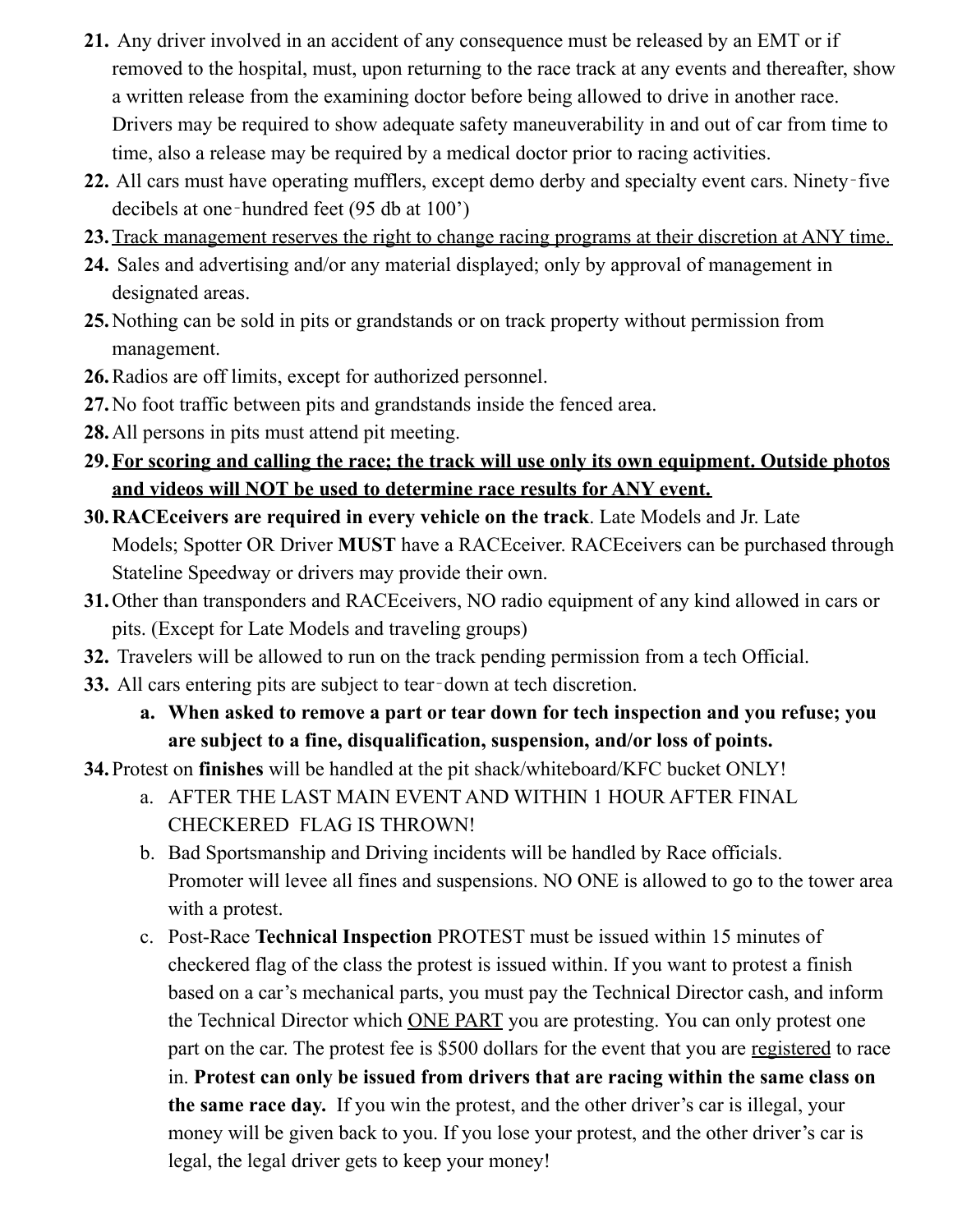**35.**No Substitute drivers, except through the co-driver rules as outlined below

- a. Points will be awarded to the car number as registered. Permanent numbers must be on all cars. No changing numbers on a car after that car has timed in on that day.
- b. A maximum of two drivers per car will be allowed.
- c. Co-drivers may only register under one car number per class.
- d. Co-drivers may share the driving duties. Points will be awarded only to the car number; however on any given single race day, only one driver may qualify and race the car. No changing drivers on race day or you will lose all of your points for that day.
- e. You may only be a co‐driver on one car. Once a year. You cannot change to/or become another car's co-driver.
- f. **You cannot be a co**‐**driver if you are a registered driver under another number in the class in which you are trying to be the co**‐**driver.**
- **g. If you are adding a co-driver, you MUST inform the back gate at check-in!**
- **36.**If any car or driver misses a race; no points will be earned.
- **37.**Cooling systems shall contain water ONLY. Stop leak OK. NO ANTIFREEZE.
- **38.**If the rule book or the Technical Director makes a revision and says you can do it, you can. If not, you cannot do it, so don't do it.
- **39.**No exiting car while on track until safety crew tells you it is OK to exit your car. Drivers must remain seat-belted in their cars until race is stopped or official permission to exit is given, except in case of fire. No pit crew/fans on track at ANY time without permission from race officials.
- **40.Any driver stopping on or off the track to argue with an official, in regards to an official's decision, can be disqualified from the event. For clarification of decision, return to pit shack within 1 hour after final checkered flag.**
- **41.**Any driver or crew member that partakes in any alcoholic beverage, stimulating, depressing, or tranquilizing drugs or is otherwise under the influence before the day's racing events are completed; will result in penalty, fine, suspension or be removed from the property.
- 42. Any driver or crew that does not take their car to the line-up grid, when requested to do so **by the officials, may be required to start at the back of the line**‐**up for that event.**
- **43. Have Fun and be safe.**

*We'll see you… at the races!*

# **FLAG RULES:**

#### **The following color flags and/or lights will be obeyed without question:**

**GREEN:** GO, GO, GO! The race has started or restarted.

- a. At the start of the race, you may not pass any cars until you cross the start/finish line; which means you must have your front bumper behind the rear bumper of the car in front of you.
- b. On restarts as soon as the flag drops, you may pass to the **outside only**, until you cross the start/finish line.